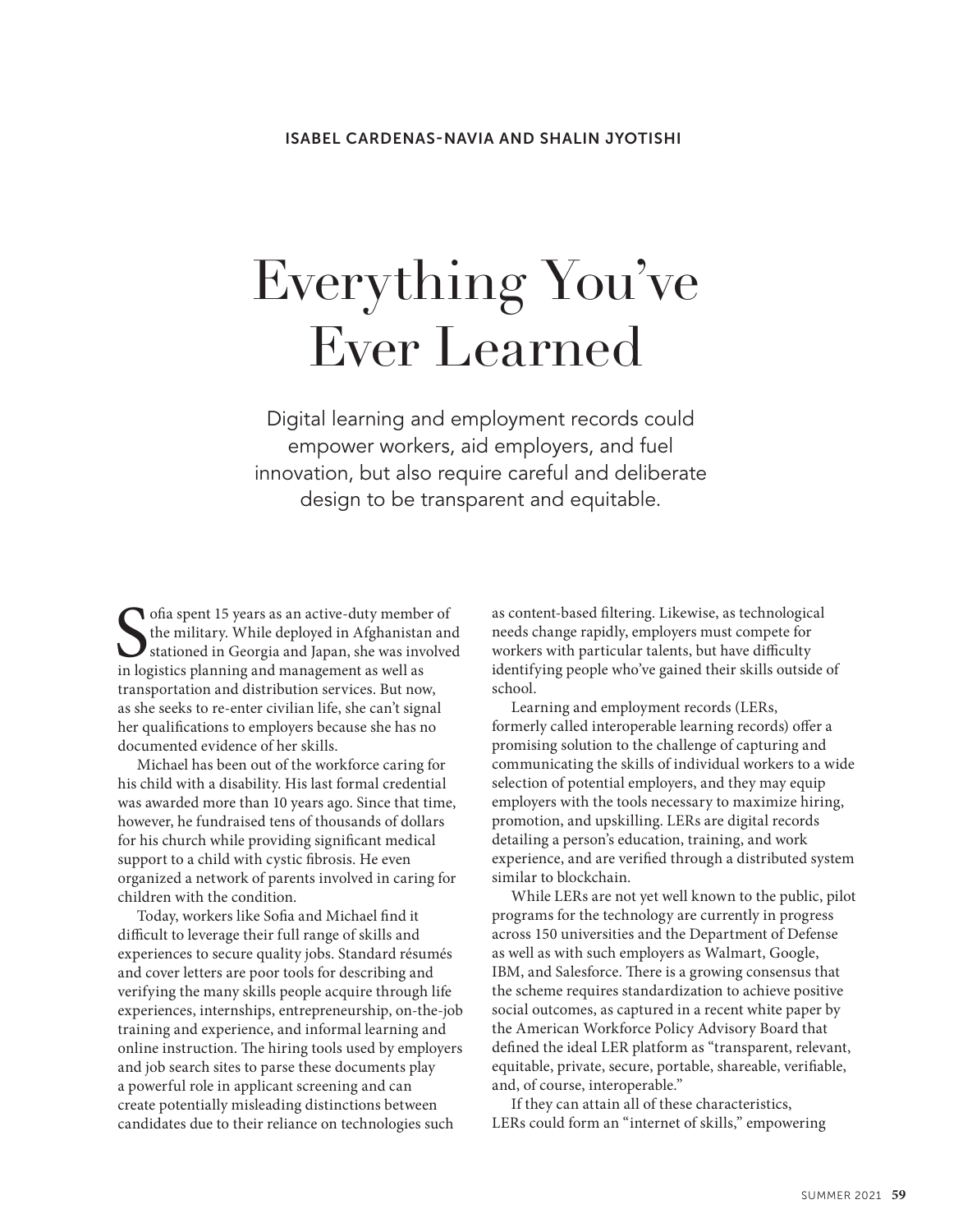individuals to share their knowledge, skills, and abilities as well as showcase their professional accomplishments. If they are implemented well, LERs will do a better job than résumés with some functions, such as empowering workers to find employment opportunities that maximize their full skill set and help them seek out complementary education and training opportunities. And if LERs are fully realized, in addition to reducing hiring costs for employers, they also have the potential to drive innovation in transformative ways.

Implemented at scale, LERs could empower workers, employers, and educators by allowing seamless movement between education and employment. Individuals would be able to mix, match, and stack their verified skills, while linking to and embedding digital files to show evidence of everything from coding to artwork, so that the sum is greater than the parts and the result is highly individualized. LERs may be particularly revolutionary in STEM fields—science, technology, engineering, and math—because they could capture the myriad experiential learning and practices that employers require but are hard to verify, allowing graduates to more easily change jobs, enter new industries outside of academia, and work in roles that may not yet exist.

Because this technology has the potential to transform society, LERs require careful, deliberate design to achieve more equitable, socially desirable outcomes, rather than intensifying existing inequities or disproportionately benefitting one group over another. Some of these concerns can be addressed solely through the technology. However, the majority of these concerns—including transparency, relevance, equity, privacy, shareability, and interoperability—will require collaboration between the technology developers and the stakeholders who will use them. As the movement to create LERs and its associated standards takes shape in the United States, we must deliberately ensure that they serve the needs of all, particularly disadvantaged workers.

### **A digital fix for a big problem**

Currently, job markets discriminate against people like Sofia and Michael, who have sought-after skills like logistics, organizing, and fundraising, but are not able to formally demonstrate them.

Despite potential employers seeking workers with a high level of skills, they're likely to pass over candidates like Sofia and Michael. This is not a small problem; according to some estimates, as many as 30 million US workers without college degrees have the skills to earn an average of 70% more money than they do at their current jobs. There are 34 million adult workers in the United

States with some college and no degree, as well as 46 million who have a certification or license. And there are another 59 million adults with a high school diploma and no additional formal credentials. Many of these people could benefit from opportunities to formally express their knowledge, skills, and abilities, and employers could benefit from the expanded talent pool.

This problem extends to workers with formal educational degrees as well. Although degrees are frequently used as proxies for technical and "soft," or fundamental, skills, even workers with diplomas have a challenging time capturing their nonacademic experiences on a formal record. Some studies suggest that at least a quarter of the labor force is overqualified for the jobs they hold, reflecting the inefficiencies inherent in the current system.

Today's labor market reflects a market failure caused by workers' inability to "signal" human capital attainment, and employers' inability to recognize the full range of workers' abilities, leading to a misallocation of human capital. This has three serious negative consequences. First, students and workers lack incentives to pursue as much informal education and training as they would if the labor market recognized and valued the knowledge and skills they gained, leading to lower aggregate productivity.

Second, a labor market that does not recognize and reward informally acquired skills fails to get the benefit of those autodidacts and self-starters who have talent and energy but lack the resources to obtain formal credentials. Accordingly, it also fails to reward these individuals. Workers spend up to three hours each week on self-directed learning, and a majority say they would put in even more time if they received professional credit.

People who have successfully launched a small business, changed careers, or led successful volunteer projects have the technical and fundamental skills such as a growth mindset, persistence, and initiative sought by employers. But these skills currently go underappreciated because these people lack traditional credentials or experiences that are proxies for these skills. LERs can mitigate employers' reliance on such proxies, which will also remove the related biases that proxies introduce.

Third, employers—and, therefore, the national economy—are less competitive when they cannot find workers with the latest knowledge, skills, and abilities in their given profession. This is especially true in STEM industries, where knowledge is evolving more rapidly than the curriculums of formal educational institutions.

The great promise of LERs is their potential to alter this dynamic by empowering workers to add on-the-job skills, extracurricular learning, self-directed learning,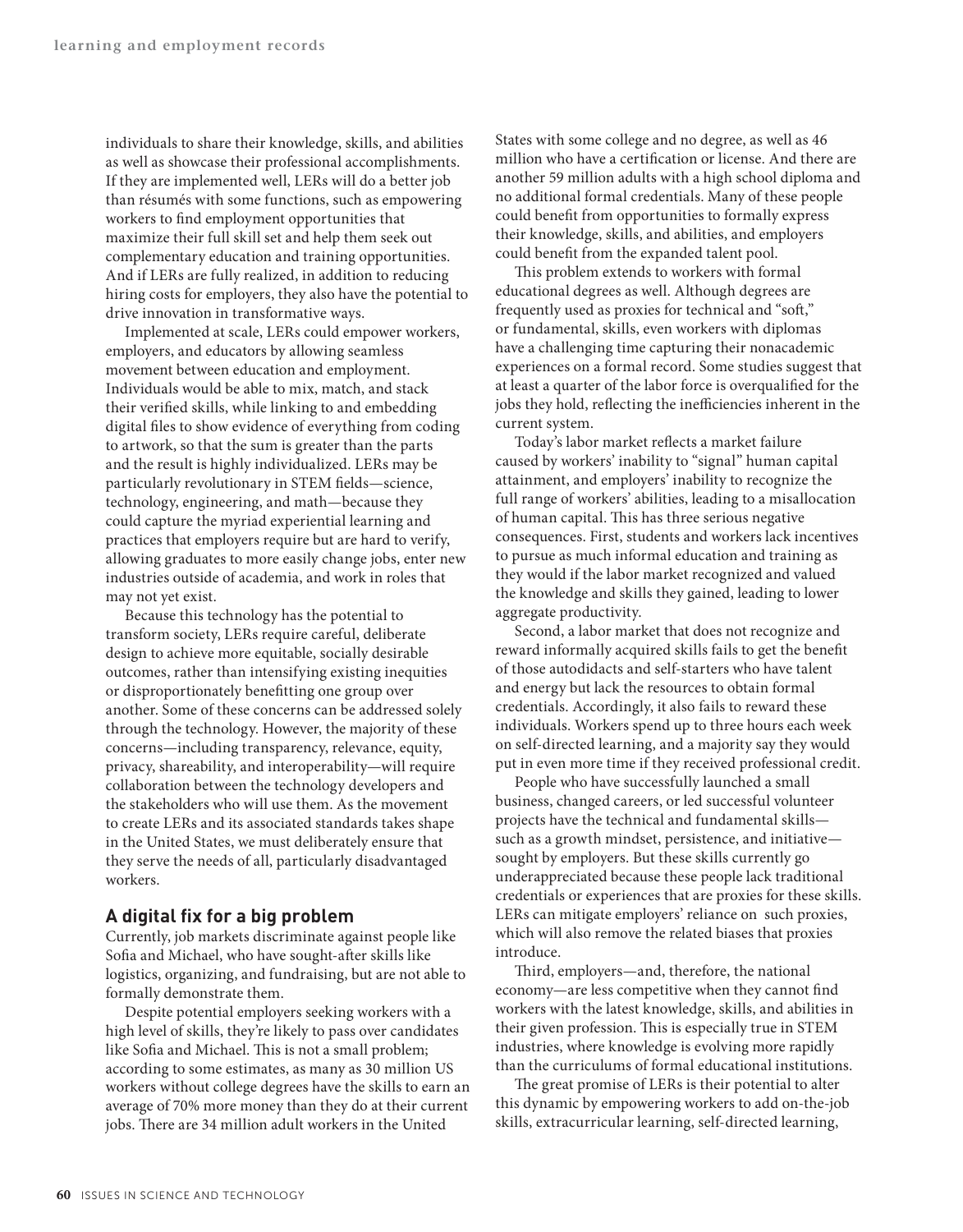and other relevant experiences to their LER and truly take ownership of the narrative of their skills. And this ability to market all of their skills could make workers more eager to master new fields and techniques. If properly implemented, LERs could increase opportunity for a wide range of workers while enabling more of the US workforce to take on higher-skilled jobs and increasing overall productivity.

At their worst, however, LERs could exacerbate existing inequities in the education and workforce system: workers with more resources will be able to showcase their enriched life experiences by adding more entries into LERs. One particular concern is whether adding entries to an LER will be prohibitively expensive, making it something only well-off workers can do.

In many cases, the very characteristics that could help workers without college degrees benefit from LERs could also put them at a disadvantage. For example, today's job searches are time intensive, which biases workers toward staying in their current position, even if it's not ideal. Finding a new job requires searching

employment opportunities. If these algorithms are not carefully vetted for bias, they could perpetuate or create new hiring biases rather than mitigate them.

Finally, the number of participants in this system raises significant concerns about data security and control of these digital learning records. If LERs become ubiquitous and necessary for obtaining employment, or even volunteering, there must be safeguards that maintain the user's privacy while also keeping the record free from tampering. Each LER entry must also be consistent with the relevant privacy laws—and with thousands of organizations adding LER entries, they will all need to follow the right protocols.

## **Designing LERs to support transparency**

Maintaining transparency in LERs will require particular attention to the design of the technology platform that supports them: distributed ledger technology (DLT). DLT creates "distributed ledgers," or digital spreadsheets of transactions and/or agreements that cannot be altered after being recorded. A copy of each ledger can be kept

# People who have successfully launched a small business, changed careers, or led successful volunteer projects have the technical and fundamental skills—such as a growth mindset, persistence, and initiative—sought by employers. But these skills currently go underappreciated.

websites, developing a résumé or list of skills, completing an employment application, and participating in an interview. LERs could automate those processes (except the interview), significantly reducing barriers to seeking out new employment opportunities. However, reducing barriers to hiring and increasing job mobility could also result in employers investing less in incumbent worker training and embracing "just in time" employees through high-skill gig employment, continuing a US trend of market power shifting toward employers.

Similarly, there are important concerns about whether LERs could magnify the significant digital divides that already exist. The ability of LERs to provide more data on individuals' credentials and competencies alone does not necessarily mean more transparency or better information for workers or employers; it could, instead, lead to confusion. In the United States, there are more than 160 million workers, more than six million employers, 700,000 credentials, and 7,000 higher education institutions. With large amounts of information contained within each LER, it is likely that algorithms will be used to match workers with

on participants' computers all over the world, essentially creating a consensus on whether a recorded piece of information is valid. These transactions and agreements can also be encrypted, providing privacy.

DLT can also be used to automate or trigger transactions. For example, if an employee demonstrated a competency or completed a class, this could be marked in a digital ledger, which could be programmed to automatically award a credential and signal advancement readiness to human resources. These protocols could be developed and automatically applied at scale for workers, allowing for truly stackable credentials and a much more nimble and expansive career development process.

However, the use and adoption of DLT by education and workforce systems will shift both systems fundamentally toward decentralization. One effect of this is that the possession of educational transcripts or credentials will shift from the credential-granting organization to the worker. A third of students transfer institutions, and as lifelong learning becomes more prevalent, it will be more common for learners to enroll in multiple institutions of learning or nonacademic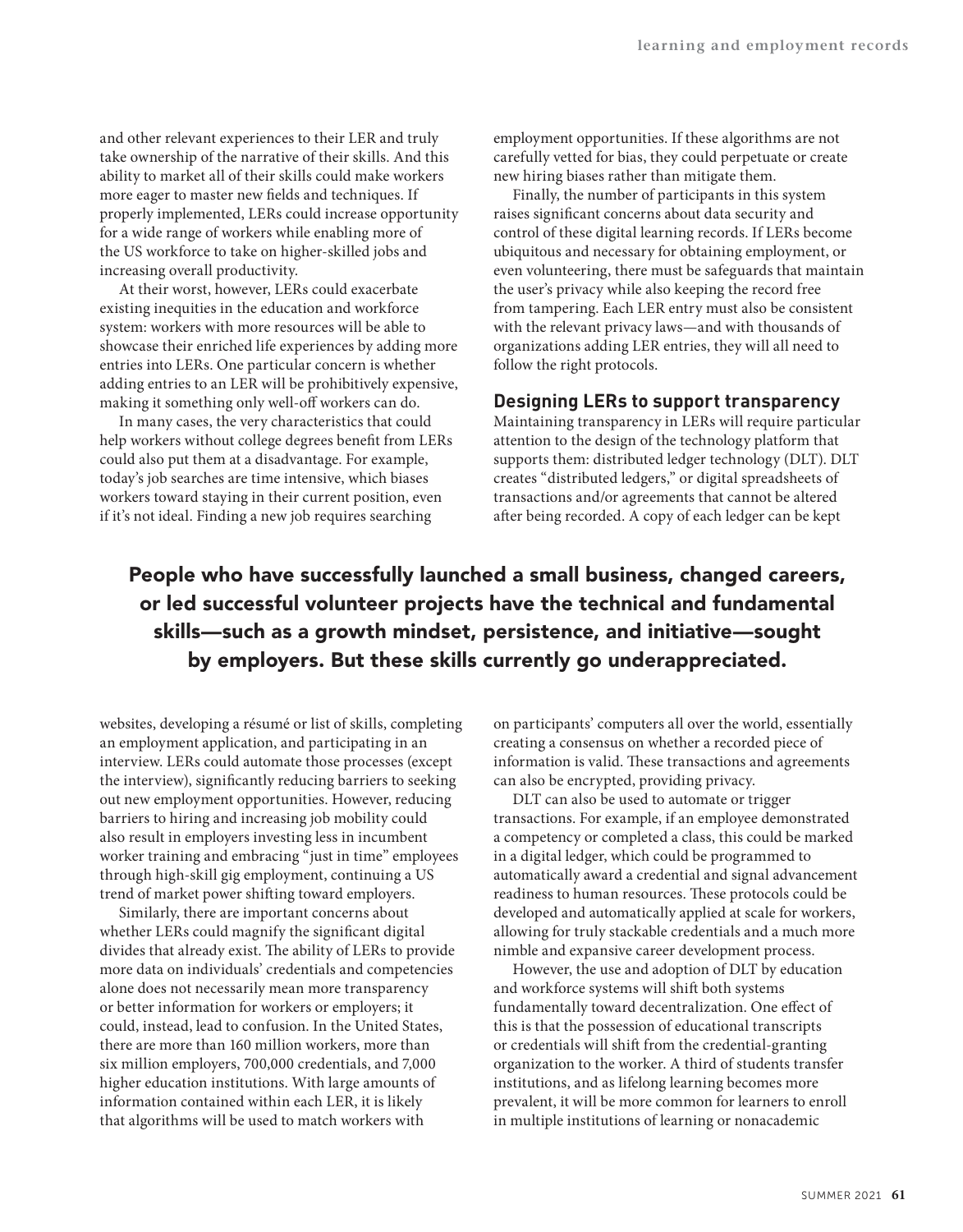training programs. Enabling stackable credentials with LERs means that institutions of learning will be held accountable to teach the competencies detailed in their LER entries for a course or credential, hopefully leading to more transparency. It may also lead to a greater adoption of "competency-based education" and a closer alignment between postsecondary education and career readiness.

LERs may also shift the power dynamics among postsecondary education and training providers as well as between learners and those providers. The adoption of LERs provides an opportunity for existing providers, or new ones, to gain market share as trusted providers to verify nondegree skills and credentials. Much like ecommerce and traditional retail, this new opportunity will shift the education and training landscape in unexpected ways.

One outstanding issue is whether postsecondary education providers or other organizations issuing LER entries will allow workers the flexibility to parse and selectively share data from an entry. For example, when applying for a job, an individual may choose to verify that she has earned a baccalaureate degree, but not the year it was earned. The permanence and security of LER entries means there must be safeguards to ensure individuals have significant control over the level of detail for a record they choose to share.

The most prominent drawback of DLTs is that they do not guarantee that the information they contain is accurate in the first place. If DLTs are used in LERs, there is still significant trust being placed in the issuer of a credential or other entry, and there is potential for fraudulent entries by bad actors. To maximize trust in LER entries, LERs can leverage existing systems for quality control—for example, noting which entries have been placed on an LER by an accredited organization.

As of this year, there were at least 27 LER pilot projects, spanning at least 12 different data standards and multiple competency frameworks. For example, the Lumina Foundation is supporting the American Association of Collegiate Registrars and Admissions Officers and the National Association of Student Personnel Administrators to work with their member institutions to expand the use of their Comprehensive Learning Records—LER precursors—to over 150 institutions. The Department of Education recently funded the American Council on Education to explore how blockchain technology (a type of DLT) can be used to document education, including funding pilot programs, and the Department of Education has encouraged the use of digital learning records.

## **Ensuring equity in the use and adoption of LERs**

Aside from addressing the underlying technical standards, other measures are necessary to ensure that LERs do not perpetuate or intensify existing inequities in our system. LERs must be developed through a process that involves community organizations, educational providers (secondary and postsecondary), and employers of different sizes. Each LER pilot must have equity as a central design component and an implementation feature that can be tested alongside other measures of success. There are, at present, three separate and loosely coordinated efforts to address these challenges.

The first group of efforts is a grassroots approach by postsecondary institutions to develop digital learning records with cocurricular or extracurricular content, such as Elon University's Visual Experiential Transcript and the University of California, San Diego's Cocurricular Record. These efforts have been initiated at the campus level, as faculty and administrators respond to their students' needs for a transcript that captures their learning and competencies outside of formal coursework.

The US Department of Defense is also involved in launching an LER prototype for military personnel that focuses on secure and verified digital learning records based on open data standards. The LER is meant to capture the learning and skills of military personnel, who master a wide variety of technical skills, such as logistics management and cybersecurity analysis, as well as human skills, such as adaptability and leadership, during their time in uniform. Many also enroll in formal training or coursework at higher education institutions.

There are a few dozen similarly ambitious LER prototypes currently being developed in the United States involving universities, community colleges, nonprofits, technology companies, employers, state and federal agencies, and primary education institutions. Because they are meeting different needs, each effort has different priorities for characteristics of the technology. Funders of these prototypes should also hold these various developers accountable to implement a plan for equity in the use and adoption of their LER prototype. Ideally, data from these initiatives would be publicly shared.

The second effort is a top-level movement supported by the federal government, large employers, and the US Chamber of Commerce Foundation (USCCF) to develop and deploy LERs for the purpose of workforce development. Described as a "network of networks," this approach is attempting to cultivate a community of practice among LERs prototypes, focusing on developing the necessary infrastructure needed to scale the use and implementation of LERs. Part of what USCCF calls its T3 Innovation Network, and funded by numerous